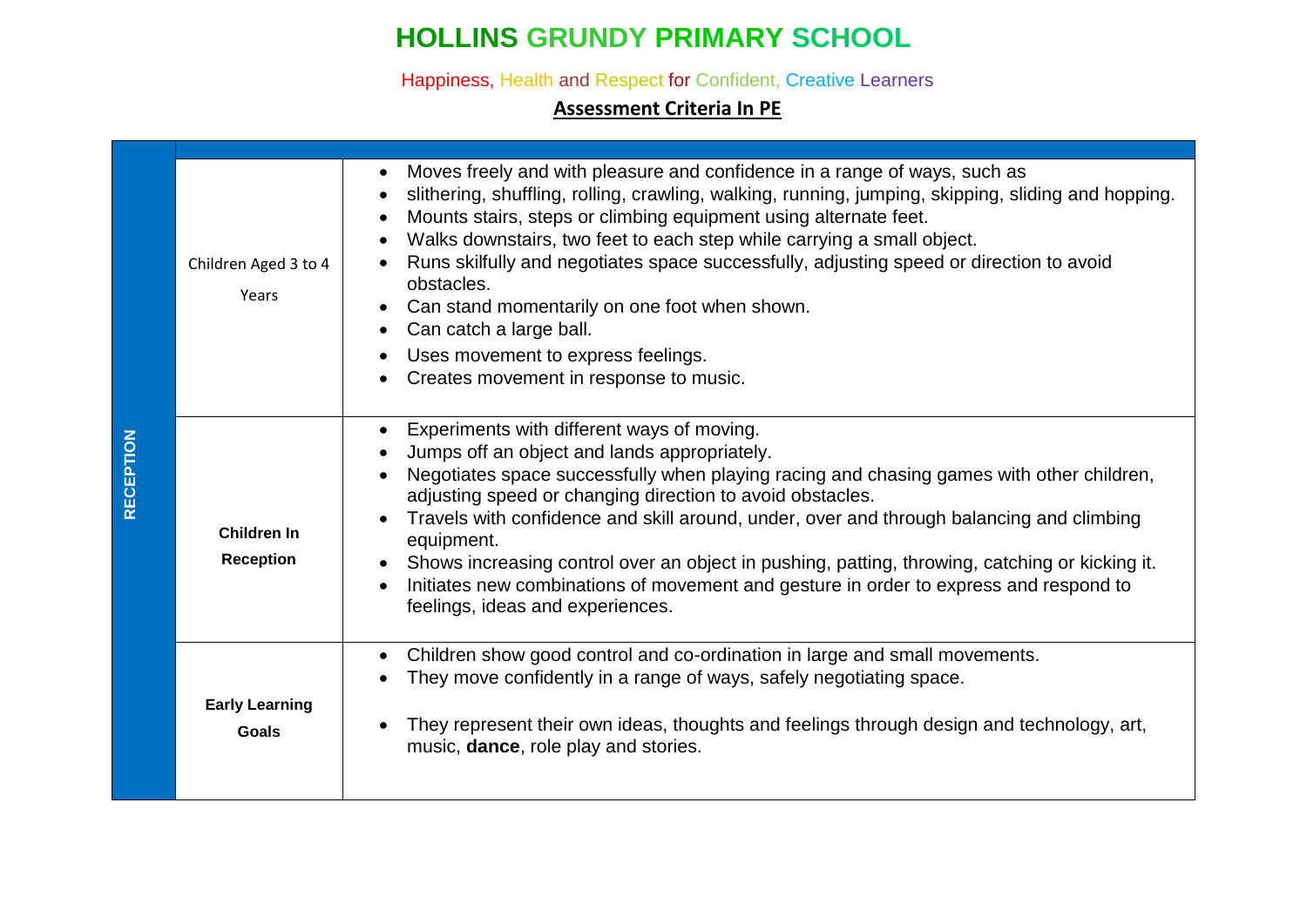|                   | <b>Basic Movements</b>                                       | <b>Team Games</b> | <b>Dance</b>      | Outdoor &<br><b>Adventurous</b> | <b>Compare</b><br>performance | <b>Swimming</b> |  |
|-------------------|--------------------------------------------------------------|-------------------|-------------------|---------------------------------|-------------------------------|-----------------|--|
| <b>Unit</b>       | <b>Running, Jumping</b><br><b>Throwing, Catching</b>         | <b>Tactics</b>    |                   | <b>Activities</b>               |                               |                 |  |
| <b>Ball games</b> | Master basic movements including running, jumping, throwing, |                   | Participate in    |                                 |                               |                 |  |
| (netball,         | catching.                                                    |                   | team games,       |                                 |                               |                 |  |
| basketball,       |                                                              |                   | developing simple |                                 |                               |                 |  |
| football,         | Begin to apply basic movements in a range of activities.     |                   | tactics for       |                                 |                               |                 |  |
| softball,         |                                                              |                   | attacking &       |                                 |                               |                 |  |
| volleyball,       | Send a ball/equipment towards a target.                      |                   | defending         |                                 |                               |                 |  |
| tennis etc.)      |                                                              |                   |                   |                                 |                               |                 |  |
|                   | Explore different ways to use/move with the ball.            |                   | Can watch and     |                                 |                               |                 |  |
|                   |                                                              |                   | copy others       |                                 |                               |                 |  |
|                   | Use skills individually and in combination to suit the game  |                   | movements         |                                 |                               |                 |  |

|                       |                                                            | <b>Basic Movements</b>                                                | <b>Team</b><br><b>Games</b> | <b>Dance</b>                                                                                        | Outdoor &<br><b>Adventurous</b> | <b>Compare</b><br>performanc | <b>Swimmin</b><br>g |
|-----------------------|------------------------------------------------------------|-----------------------------------------------------------------------|-----------------------------|-----------------------------------------------------------------------------------------------------|---------------------------------|------------------------------|---------------------|
| <b>Unit</b>           | Running,<br><b>Jumping</b><br>Throwing,<br><b>Catching</b> | <b>Balance, Agility, Co-ordination</b>                                | <b>Tactics</b>              |                                                                                                     | <b>Activities</b>               | е                            |                     |
| Dance &<br>gymnastics |                                                            | Develop balance                                                       |                             | Respond imaginatively to a range of stimuli                                                         |                                 |                              |                     |
|                       |                                                            | Develop agility                                                       |                             | Combine different ways of travelling                                                                |                                 |                              |                     |
|                       |                                                            | Develop co-ordination                                                 |                             | Begin to apply basic movements in a range of activities                                             |                                 |                              |                     |
|                       |                                                            | Move fluently, changing direction and<br>speed                        |                             | Perform dances using simple movements and patterns                                                  |                                 |                              |                     |
|                       |                                                            |                                                                       |                             | Perform movement phrases and short dances with                                                      |                                 |                              |                     |
|                       |                                                            | Move confidently and safely in their                                  |                             | control and accuracy                                                                                |                                 |                              |                     |
|                       |                                                            | own and general space, using<br>changes of speed, level and direction |                             | Compose and link movement phrases to make simple<br>dances with clear beginnings, middles and ends. |                                 |                              |                     |
|                       |                                                            |                                                                       |                             | Perform movement phrases using a range of different                                                 |                                 |                              |                     |
|                       |                                                            |                                                                       |                             | body actions and body parts                                                                         |                                 |                              |                     |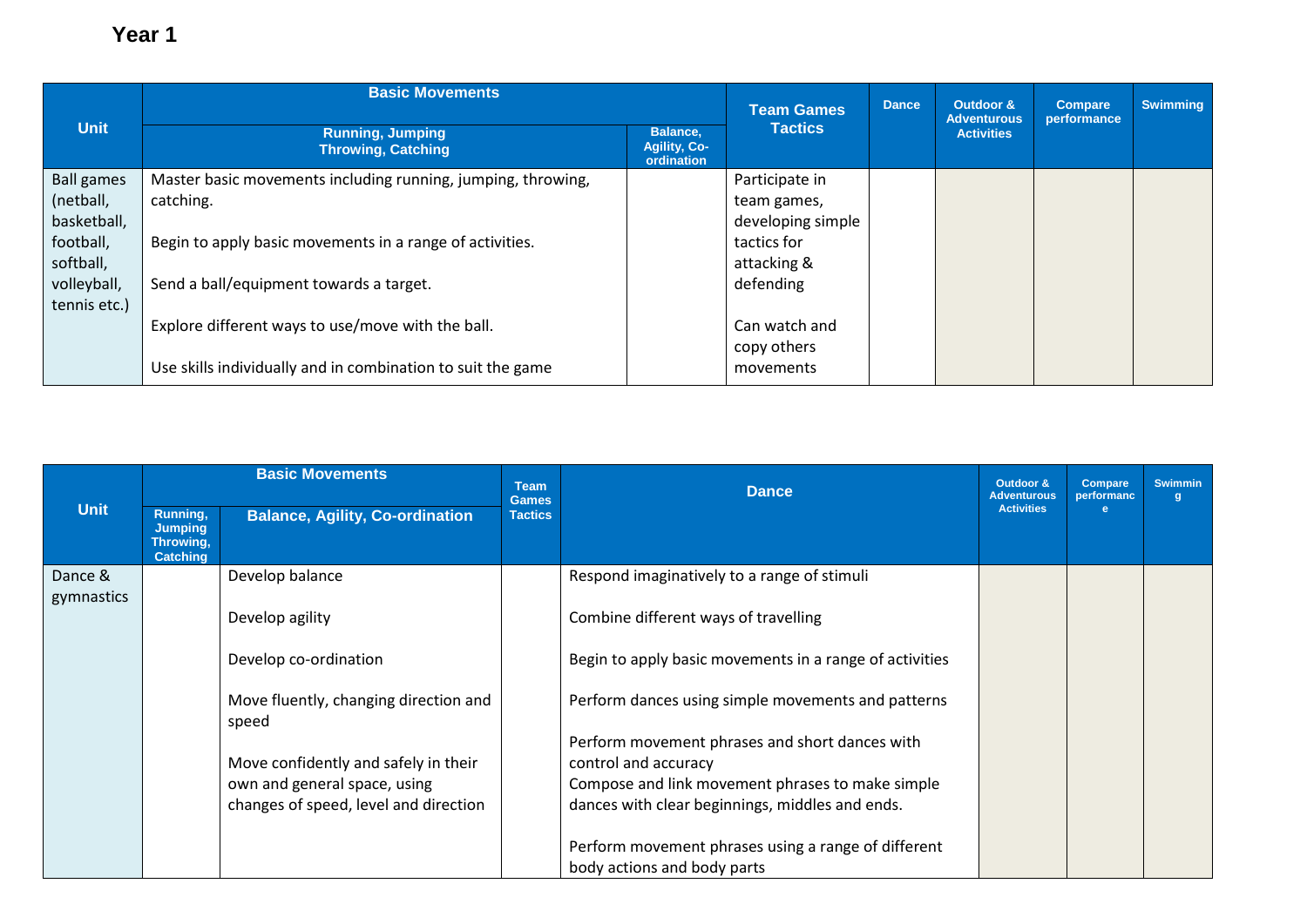|             |                                                      | <b>Basic Movements</b>                     | <b>Team Games</b>             | <b>Dance</b>         | Outdoor &<br><b>Adventurous</b> | <b>Compare</b><br>performanc | <b>Swimming</b> |
|-------------|------------------------------------------------------|--------------------------------------------|-------------------------------|----------------------|---------------------------------|------------------------------|-----------------|
| <b>Unit</b> | <b>Running, Jumping</b><br><b>Throwing, Catching</b> | <b>Balance, Agility, Co-</b><br>ordination | <b>Tactics</b>                |                      | <b>Activities</b>               |                              |                 |
|             | Master basic movements                               | Develop balance agility and                | Participate in team games,    | Perform dances using |                                 |                              |                 |
| Across      | including running,                                   | co-ordination                              | developing simple tactics for | simple movements and |                                 |                              |                 |
| all sports  | jumping, throwing,                                   |                                            | attacking & defending         | patterns             |                                 |                              |                 |
|             | catching                                             |                                            |                               |                      |                                 |                              |                 |
|             |                                                      |                                            | Describe why running and      |                      |                                 |                              |                 |
|             | Begin to apply basic                                 |                                            | playing games is good for     |                      |                                 |                              |                 |
|             | movements in a range of                              |                                            | them                          |                      |                                 |                              |                 |
|             | activities.                                          |                                            |                               |                      |                                 |                              |                 |

| Step                                 |    | W        | ⌒         | SEL |
|--------------------------------------|----|----------|-----------|-----|
| No. of statements<br><b>required</b> | <5 | $6 - 12$ | $13 - 19$ | 25  |

Not applicable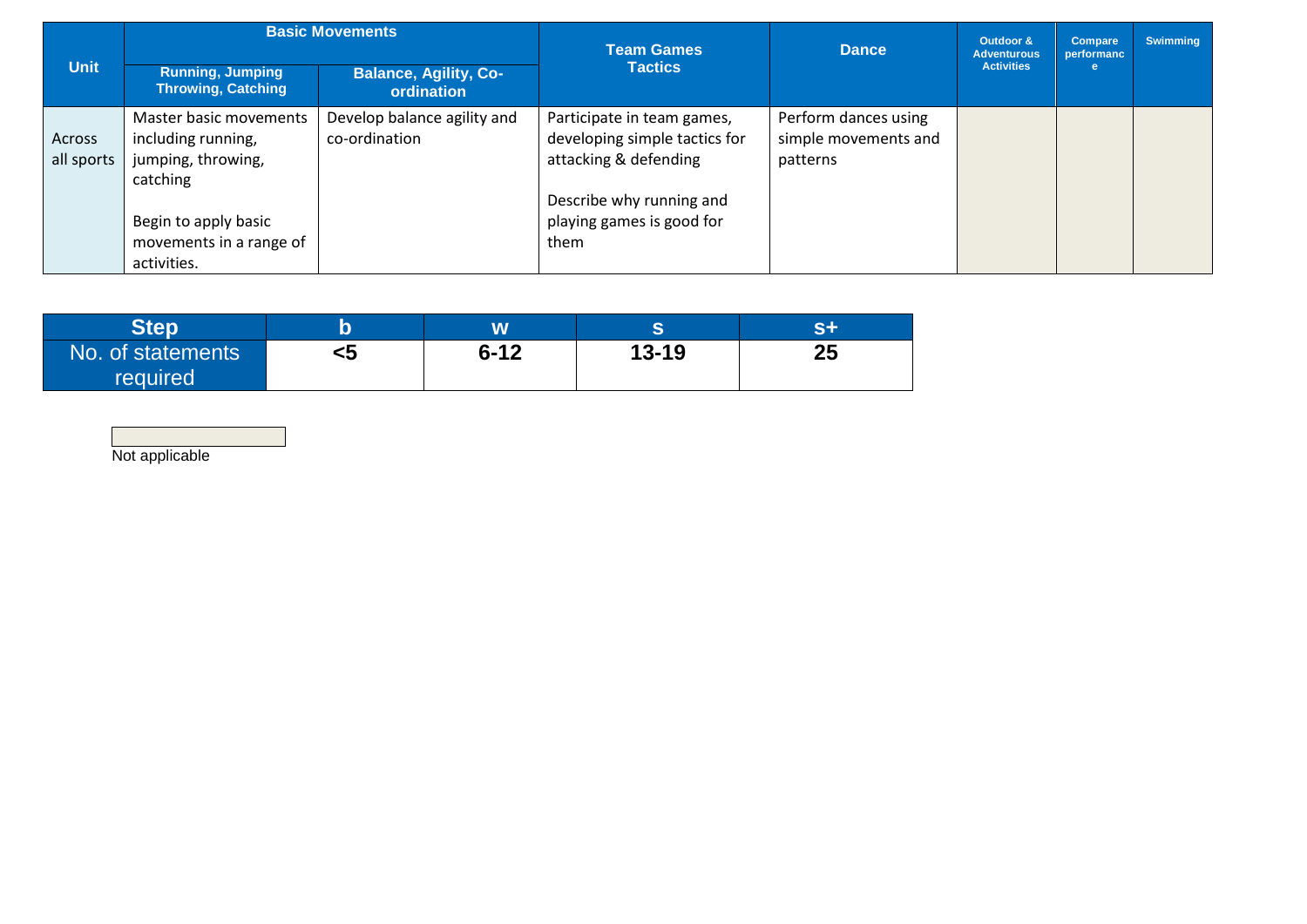|                                               | <b>Basic Movements</b>                                                   |                                             | <b>Team Games</b>                                                                 | <b>Dance</b> | Outdoor &<br><b>Adventurous</b> | Compare<br>performance | <b>Swimming</b> |
|-----------------------------------------------|--------------------------------------------------------------------------|---------------------------------------------|-----------------------------------------------------------------------------------|--------------|---------------------------------|------------------------|-----------------|
| <b>Unit</b>                                   | <b>Running, Jumping</b><br><b>Throwing, Catching</b>                     | Balance,<br>Agility,<br>$Co-$<br>ordination | <b>Tactics</b>                                                                    |              | <b>Activities</b>               |                        |                 |
| <b>Ball games</b><br>(netball,<br>basketball, | Master basic movements including<br>running, jumping, throwing, catching |                                             | Participate in team games, developing simple tactics for<br>attacking & defending |              |                                 |                        |                 |
| football,<br>softball,<br>volleyball,         | Begin to apply basic movements in a<br>range of activities               |                                             | Show good awareness of others when playing games                                  |              |                                 |                        |                 |
| tennis<br>$etc.$ )                            | Perform a variety of actions with<br>the ball keeping it under control   |                                             | React to situations in ways that make it difficult for their<br>opponents         |              |                                 |                        |                 |
|                                               | Throw the ball with control                                              |                                             | Choose and use simple tactics to suit different situations                        |              |                                 |                        |                 |
|                                               | Catch the ball with control                                              |                                             |                                                                                   |              |                                 |                        |                 |

| <b>Dance</b><br><b>Games</b><br><b>Adventurous</b><br>performance                                                                                                                                                                                                                                                                                                                                                                                                                                                                                                                                             |  |
|---------------------------------------------------------------------------------------------------------------------------------------------------------------------------------------------------------------------------------------------------------------------------------------------------------------------------------------------------------------------------------------------------------------------------------------------------------------------------------------------------------------------------------------------------------------------------------------------------------------|--|
| <b>Unit</b><br>Running,<br><b>Balance, Agility, Co-ordination</b><br><b>Tactics</b><br><b>Activities</b><br><b>Jumping</b><br>Throwing,<br><b>Catching</b>                                                                                                                                                                                                                                                                                                                                                                                                                                                    |  |
| Dance &<br>Develop agility<br>Perform dances using simple movement<br>gymnastics<br>patterns<br>Develop balance<br>Explore, remember, repeat and link a range<br>Develop coordination<br>of actions with coordination and control<br>Perform a range of actions with<br>Explore, remember, repeat and link a range<br>control and coordination<br>of actions with an awareness of the<br>expressive qualities of dance<br>Develop agility, balance and<br>coordination with others<br>Perform dance phrases and short dances<br>using rhythmic and dynamic qualities to<br>express moods, ideas and feelings. |  |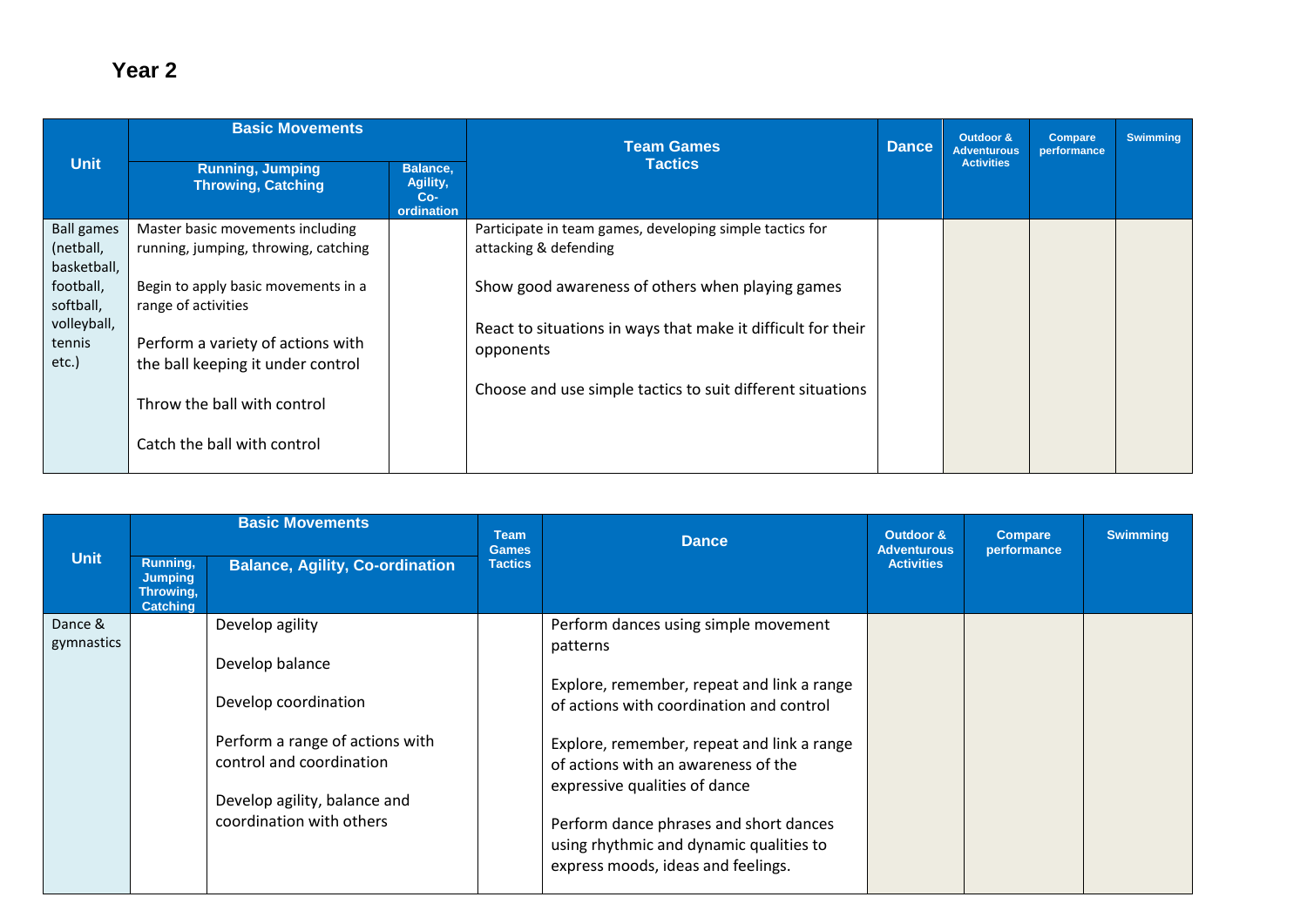|             | <b>Basic Movements</b>                               |                                                  | <b>Team Games</b>      | <b>Dance</b>                   | Outdoor &                               | <b>Compare</b> | <b>Swimming</b> |
|-------------|------------------------------------------------------|--------------------------------------------------|------------------------|--------------------------------|-----------------------------------------|----------------|-----------------|
| <b>Unit</b> | <b>Running, Jumping</b><br><b>Throwing, Catching</b> | <b>Balance, Agility,</b><br><b>Co-ordination</b> | <b>Tactics</b>         |                                | <b>Adventurous</b><br><b>Activities</b> | performance    |                 |
| Across a    | Master basic                                         | Develop balance                                  | Participate in team    | Perform dances using simple    |                                         |                |                 |
| range of    | movements                                            | agility and co-                                  | games, developing      | movements and patterns         |                                         |                |                 |
| sports      | including running,                                   | ordination.                                      | simple tactics for     |                                |                                         |                |                 |
|             | jumping, throwing,                                   |                                                  | attacking & defending  | Begin to understand the        |                                         |                |                 |
|             | catching                                             |                                                  |                        | importance of preparing safely |                                         |                |                 |
|             |                                                      |                                                  | Can apply skills and   | and carefully for exercise -   |                                         |                |                 |
|             | Begin to apply basic                                 |                                                  | tactics to small sided | warming up                     |                                         |                |                 |
|             | movements in a                                       |                                                  | games                  |                                |                                         |                |                 |
|             | range of activities.                                 |                                                  |                        |                                |                                         |                |                 |

| Step                                 |    |          |           | $\sim$ $\blacksquare$ |
|--------------------------------------|----|----------|-----------|-----------------------|
| No. of statements<br><b>required</b> | <ວ | $6 - 12$ | $13 - 19$ | ク斥<br>Lν              |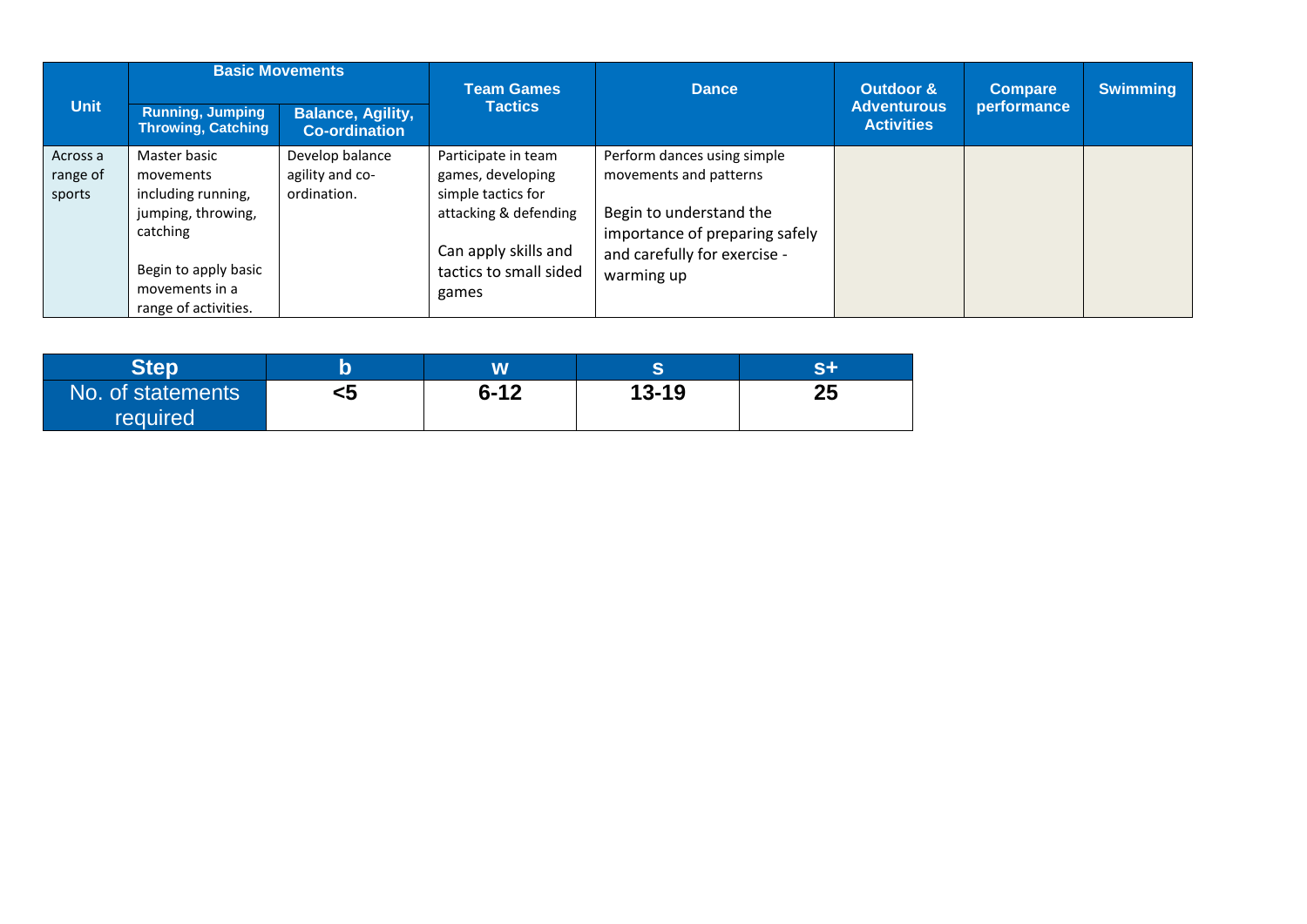|                                                            | <b>Basic Movements</b>                                      |                                                                     | <b>Team Games</b>                                        | <b>Dance</b>                                            | <b>Outdoor &amp;</b>                    | <b>Compare performance</b> | <b>Swimming</b> |
|------------------------------------------------------------|-------------------------------------------------------------|---------------------------------------------------------------------|----------------------------------------------------------|---------------------------------------------------------|-----------------------------------------|----------------------------|-----------------|
| <b>Unit</b>                                                | <b>Running, Jumping</b><br><b>Throwing, Catching</b>        | <b>Balance, Agility,</b><br><b>Co-ordination</b>                    | <b>Tactics</b>                                           |                                                         | <b>Adventurous</b><br><b>Activities</b> |                            |                 |
| <b>Ball games</b><br>(netball,<br>basketball,<br>football, | Use running,<br>catching, throwing,<br>jumping in isolation |                                                                     | Play competitive<br>games, modified<br>where appropriate |                                                         |                                         |                            | $\bullet$       |
| softball,<br>volleyball,<br>tennis                         | Keep the ball<br>under control                              |                                                                     | Apply basic<br>principles suitable<br>for attacking and  |                                                         |                                         |                            |                 |
| etc.)                                                      | Receive the ball<br>with control                            |                                                                     | defending<br>Move to support                             |                                                         |                                         |                            |                 |
|                                                            | Pass the ball with<br>control                               |                                                                     | teammates once<br>they have passed<br>the ball           |                                                         |                                         |                            |                 |
|                                                            | Choose a<br>space/positions<br>where they can               |                                                                     | Select passes that<br>keep possession                    |                                                         |                                         |                            |                 |
|                                                            | receive a pass or<br>support a<br>teammate                  |                                                                     |                                                          |                                                         |                                         |                            |                 |
| Dance &<br>gymnastic<br>S                                  |                                                             | Develop flexibility,<br>strength, technique,<br>control and balance |                                                          | Perform dances<br>using a range of<br>movement patterns |                                         |                            | $\bullet$       |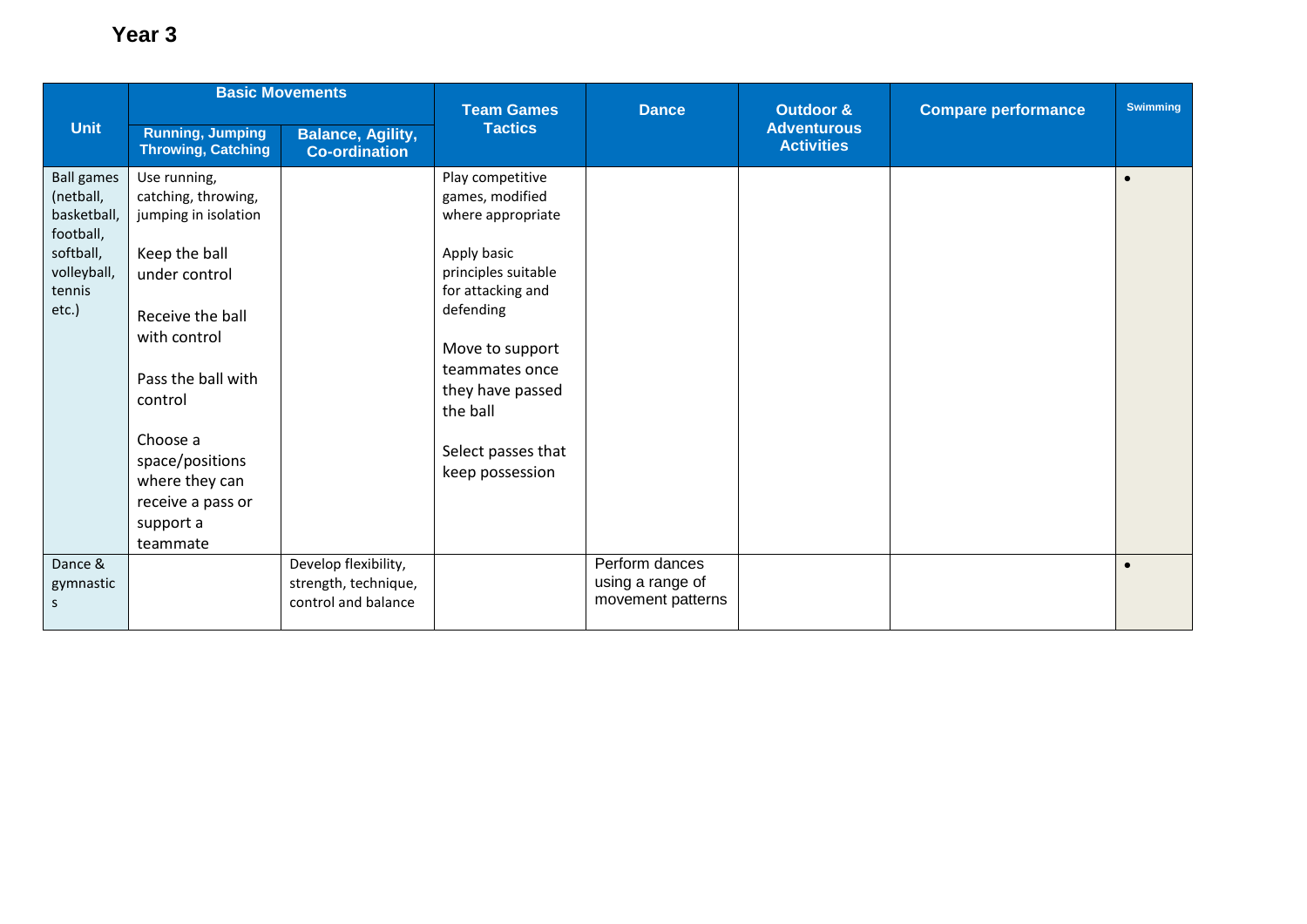|                                |                                                              | <b>Basic Movements</b>                                              |                                                                                                                                                                                                              |                                                                                                                                                                                                                                                                                                                                                                                                                 |                                                                                                             |                                                                                                                                                                                                                                                                                                                                                                                               |                                                                                                                                                                                                                        |
|--------------------------------|--------------------------------------------------------------|---------------------------------------------------------------------|--------------------------------------------------------------------------------------------------------------------------------------------------------------------------------------------------------------|-----------------------------------------------------------------------------------------------------------------------------------------------------------------------------------------------------------------------------------------------------------------------------------------------------------------------------------------------------------------------------------------------------------------|-------------------------------------------------------------------------------------------------------------|-----------------------------------------------------------------------------------------------------------------------------------------------------------------------------------------------------------------------------------------------------------------------------------------------------------------------------------------------------------------------------------------------|------------------------------------------------------------------------------------------------------------------------------------------------------------------------------------------------------------------------|
| <b>Unit</b>                    |                                                              |                                                                     | <b>Team Games</b><br><b>Tactics</b>                                                                                                                                                                          | <b>Dance</b>                                                                                                                                                                                                                                                                                                                                                                                                    | <b>Outdoor &amp;</b><br><b>Adventurous</b>                                                                  | <b>Compare performance</b>                                                                                                                                                                                                                                                                                                                                                                    | <b>Swimming</b>                                                                                                                                                                                                        |
|                                |                                                              |                                                                     |                                                                                                                                                                                                              |                                                                                                                                                                                                                                                                                                                                                                                                                 | <b>Activities</b>                                                                                           |                                                                                                                                                                                                                                                                                                                                                                                               |                                                                                                                                                                                                                        |
| Across a<br>range of<br>sports | Use running,<br>catching, throwing,<br>jumping in isolation. | Develop flexibility,<br>strength, technique,<br>control and balance | Play competitive<br>games, modified<br>where appropriate<br>Apply basic<br>principles suitable<br>for attacking and<br>defending<br>Take up<br>space/positions<br>that make it<br>difficult for<br>opponents | Perform dances<br>using a range of<br>movement patterns<br>Learn how to use<br>skills in different<br>ways and link them<br>to make actions<br>and sequences of<br>movement<br>Show control,<br>accuracy and<br>fluency of<br>movement when<br>performing actions<br>on their own<br>Combine<br>actions to<br>make<br>sequences<br>with changes<br>of speed, level<br>and direction,<br>and clarity of<br>shape | Take part in<br>outdoor or<br>adventurous<br>activity challenges<br>both individually<br>and within a team. | Compare own performance/s<br>with previous ones and<br>demonstrate improvement to<br>achieve their personal best<br>(link to maths/literacy).<br>Recognise players who play<br>well in games and give<br>reasons why<br>Recognise and describe what<br>happens to their breathing<br>and heart rate when playing<br>games<br>Begin to understand why<br>they get hotter when playing<br>games | Swim<br>competently,<br>confidently and<br>proficiently<br>over a distance<br>of 25 meters.<br>Use a range of<br>strokes<br>effectively.<br>Perform safe<br>self-rescue in<br>different water-<br>based<br>situations. |

| <b>Step</b>                   |    | W        |           | ел |
|-------------------------------|----|----------|-----------|----|
| No. of statements<br>required | <5 | $6 - 12$ | $13 - 19$ | 25 |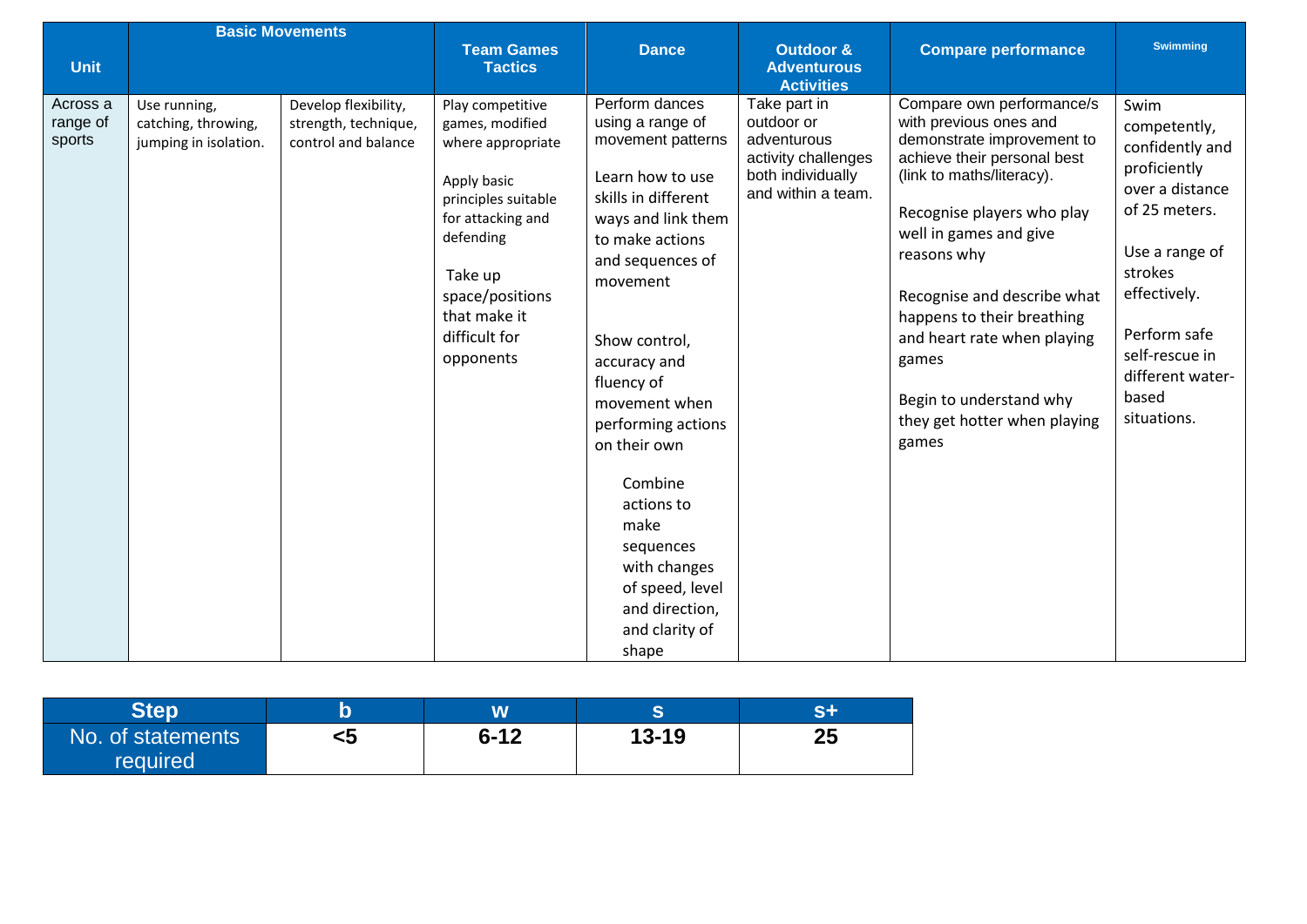|                                                | <b>Basic Movements</b>                                                    |                                                    | <b>Team Games</b>                                                                             |  | Outdoor &                               | <b>Compare</b> | <b>Swimming</b> |
|------------------------------------------------|---------------------------------------------------------------------------|----------------------------------------------------|-----------------------------------------------------------------------------------------------|--|-----------------------------------------|----------------|-----------------|
| <b>Unit</b>                                    | <b>Running, Jumping</b><br><b>Throwing, Catching</b>                      | <b>Balance,</b><br>Agility,<br>$Co-$<br>ordination | <b>Tactics</b>                                                                                |  | <b>Adventurous</b><br><b>Activities</b> | performance    |                 |
| <b>Ball games</b><br>(netball,                 | Use running, catching,<br>throwing, jumping in                            |                                                    | Play competitive games, modified where appropriate                                            |  |                                         |                |                 |
| basketball,<br>football,                       | isolation                                                                 |                                                    | Apply basic principles suitable for attacking and<br>defending                                |  |                                         |                |                 |
| softball,<br>volleyball,<br>tennis<br>$etc.$ ) | Pass the ball in different<br>ways e.g. high, low,<br>bounced, fast, slow |                                                    | Know and explain the tactics they and skills they are<br>confident with and use well in games |  |                                         |                |                 |
|                                                | Get into good positions to<br>pass the ball                               |                                                    | Keep and follow the rules of games                                                            |  |                                         |                |                 |
|                                                |                                                                           |                                                    | Find and use space in game situations                                                         |  |                                         |                |                 |
|                                                | Get into good positions to                                                |                                                    |                                                                                               |  |                                         |                |                 |
|                                                | receive the ball - Show                                                   |                                                    | Use a range of tactics to keep possession of the ball to                                      |  |                                         |                |                 |
|                                                | growing consistency and                                                   |                                                    | shoot or score                                                                                |  |                                         |                |                 |
|                                                | control in games -                                                        |                                                    |                                                                                               |  |                                         |                |                 |

| Dance &    |                     | Develop flexibility, |                     | Perform dances using     |                  |                     |  |
|------------|---------------------|----------------------|---------------------|--------------------------|------------------|---------------------|--|
| gymnastics |                     | strength,            |                     | a range of movement      |                  |                     |  |
|            |                     | technique, control   |                     | patterns                 |                  |                     |  |
|            |                     | and balance          |                     |                          |                  |                     |  |
| Across a   | Use running,        | Develop flexibility, | Play competitive    | Perform dances using     | Take part in     | Compare own         |  |
| range of   | catching, throwing, | strength,            | games, modified     | a range of movement      | outdoor or       | performance/s       |  |
| sports     | jumping in          | technique, control   | where appropriate   | patterns                 | adventurous      | with previous ones  |  |
|            | isolation.          | and balance          |                     |                          | activity         | and demonstrate     |  |
|            |                     |                      | Apply basic         | Learn how to use         | challenges both  | improvement to      |  |
|            |                     |                      | principles suitable | skills in different ways | individually and | achieve their       |  |
|            |                     |                      | for attacking and   | and link them to         | within a team.   | personal best (link |  |
|            |                     |                      | defending           | make actions and         |                  | to maths/literacy). |  |
|            |                     |                      |                     | sequences of             |                  |                     |  |
|            |                     |                      |                     | movement                 |                  | Understand the      |  |
|            |                     |                      |                     |                          |                  | link between heart  |  |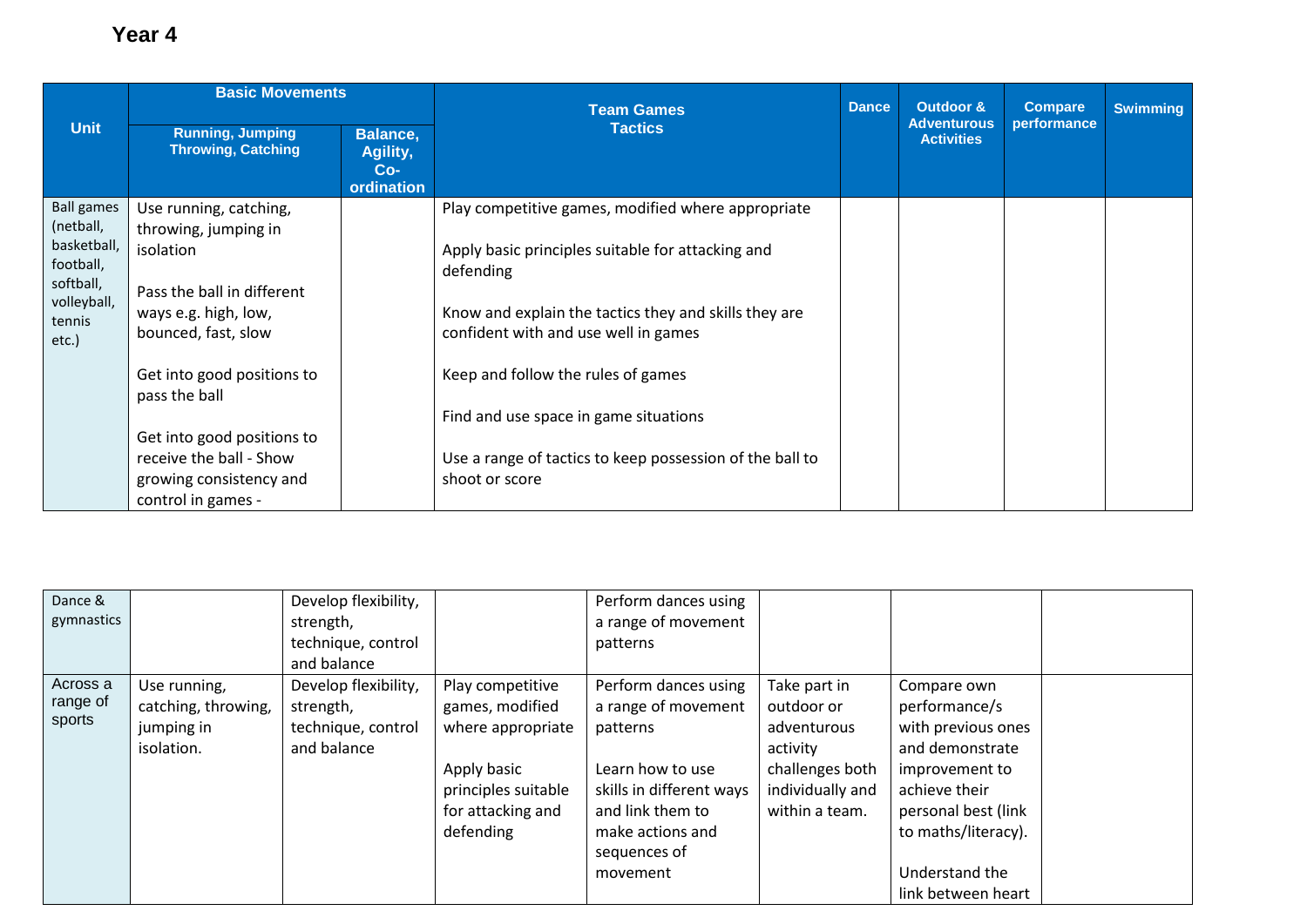|  |  | Show control,         | rate and breathing |  |
|--|--|-----------------------|--------------------|--|
|  |  | accuracy and fluency  | during different   |  |
|  |  | of movement when      | activities         |  |
|  |  | performing actions on |                    |  |
|  |  | their own             | Identify what they |  |
|  |  |                       | need to do to      |  |
|  |  | Combine actions and   | improve their      |  |
|  |  | maintain the quality  | game               |  |
|  |  | of performance when   |                    |  |
|  |  | performing at the     |                    |  |
|  |  | same time as a        |                    |  |
|  |  | partner               |                    |  |
|  |  |                       |                    |  |
|  |  | Combine actions to    |                    |  |
|  |  | make sequences with   |                    |  |
|  |  | changes of speed,     |                    |  |
|  |  | level and direction,  |                    |  |
|  |  | and clarity of shape  |                    |  |
|  |  |                       |                    |  |
|  |  | Perform more          |                    |  |
|  |  | complex dance         |                    |  |
|  |  | phrases and dances    |                    |  |
|  |  | that communicate      |                    |  |
|  |  | character and         |                    |  |
|  |  | narrative             |                    |  |

| <b>RIAN</b>       |    |          |           | e n |
|-------------------|----|----------|-----------|-----|
| No. of statements | ເບ | $6 - 12$ | $13 - 19$ | 25  |
| required          |    |          |           |     |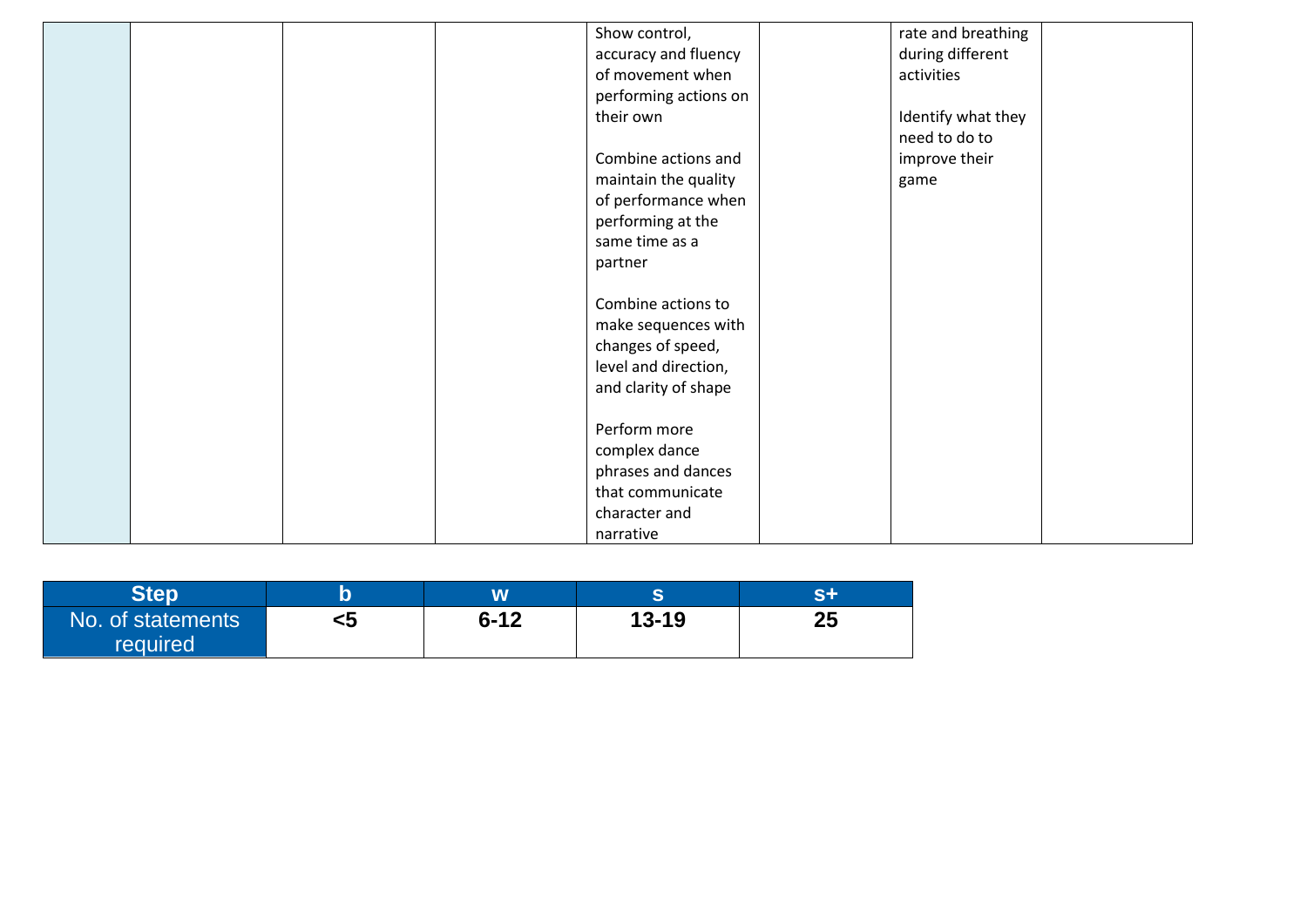|                          |                                                      | <b>Basic Movements</b>                           |                                     |                  |                                            |                            |                 |
|--------------------------|------------------------------------------------------|--------------------------------------------------|-------------------------------------|------------------|--------------------------------------------|----------------------------|-----------------|
| Unit                     |                                                      |                                                  | <b>Team Games</b><br><b>Tactics</b> | <b>Dance</b>     | <b>Outdoor &amp;</b><br><b>Adventurous</b> | <b>Compare performance</b> | <b>Swimming</b> |
|                          | <b>Running, Jumping</b><br><b>Throwing, Catching</b> | <b>Balance, Agility,</b><br><b>Co-ordination</b> |                                     |                  | <b>Activities</b>                          |                            |                 |
| <b>Ball games</b>        | Use running,                                         |                                                  | Play competitive                    |                  |                                            |                            |                 |
| (netball,                | catching, throwing,                                  |                                                  | games, modified                     |                  |                                            |                            |                 |
| basketball,<br>football, | jumping in                                           |                                                  | where appropriate                   |                  |                                            |                            |                 |
| softball,                | isolation                                            |                                                  |                                     |                  |                                            |                            |                 |
| volleyball,              |                                                      |                                                  | Apply basic                         |                  |                                            |                            |                 |
| tennis                   | Pass with accuracy,                                  |                                                  | principles suitable                 |                  |                                            |                            |                 |
| etc.)                    | confidence and<br>control                            |                                                  | for attacking and<br>defending      |                  |                                            |                            |                 |
|                          |                                                      |                                                  |                                     |                  |                                            |                            |                 |
|                          | Use a variety of                                     |                                                  | Know the                            |                  |                                            |                            |                 |
|                          | tactics to keep the                                  |                                                  | difference                          |                  |                                            |                            |                 |
|                          | ball                                                 |                                                  | between attacking                   |                  |                                            |                            |                 |
|                          |                                                      |                                                  | and defending                       |                  |                                            |                            |                 |
|                          | Shoot with                                           |                                                  | skills                              |                  |                                            |                            |                 |
|                          | accuracy                                             |                                                  |                                     |                  |                                            |                            |                 |
|                          | Perform skills with                                  |                                                  | Mark an opponent                    |                  |                                            |                            |                 |
|                          | accuracy,                                            |                                                  | Know how to mark                    |                  |                                            |                            |                 |
|                          | confidence and                                       |                                                  | and defend their                    |                  |                                            |                            |                 |
|                          | control                                              |                                                  | goal                                |                  |                                            |                            |                 |
|                          |                                                      |                                                  |                                     |                  |                                            |                            |                 |
|                          |                                                      |                                                  | Find and use space                  |                  |                                            |                            |                 |
|                          |                                                      |                                                  | to help their team                  |                  |                                            |                            |                 |
| Dance &                  |                                                      | Develop flexibility,                             |                                     | Perform dances   |                                            |                            |                 |
| gymnastics               |                                                      | strength,                                        |                                     | using a range of |                                            |                            |                 |
|                          |                                                      | technique, control<br>and balance                |                                     | movement         |                                            |                            |                 |
|                          |                                                      |                                                  |                                     | patterns         |                                            |                            |                 |
|                          |                                                      | Combine and                                      |                                     | Perform dances   |                                            |                            |                 |
|                          |                                                      | perform skills with                              |                                     | using a range of |                                            |                            |                 |
|                          |                                                      | control                                          |                                     | movement         |                                            |                            |                 |
|                          |                                                      |                                                  |                                     | patterns         |                                            |                            |                 |
|                          |                                                      | Explore and                                      |                                     |                  |                                            |                            |                 |
|                          |                                                      | practice movement                                |                                     | Explore and      |                                            |                            |                 |
|                          |                                                      |                                                  |                                     | practice         |                                            |                            |                 |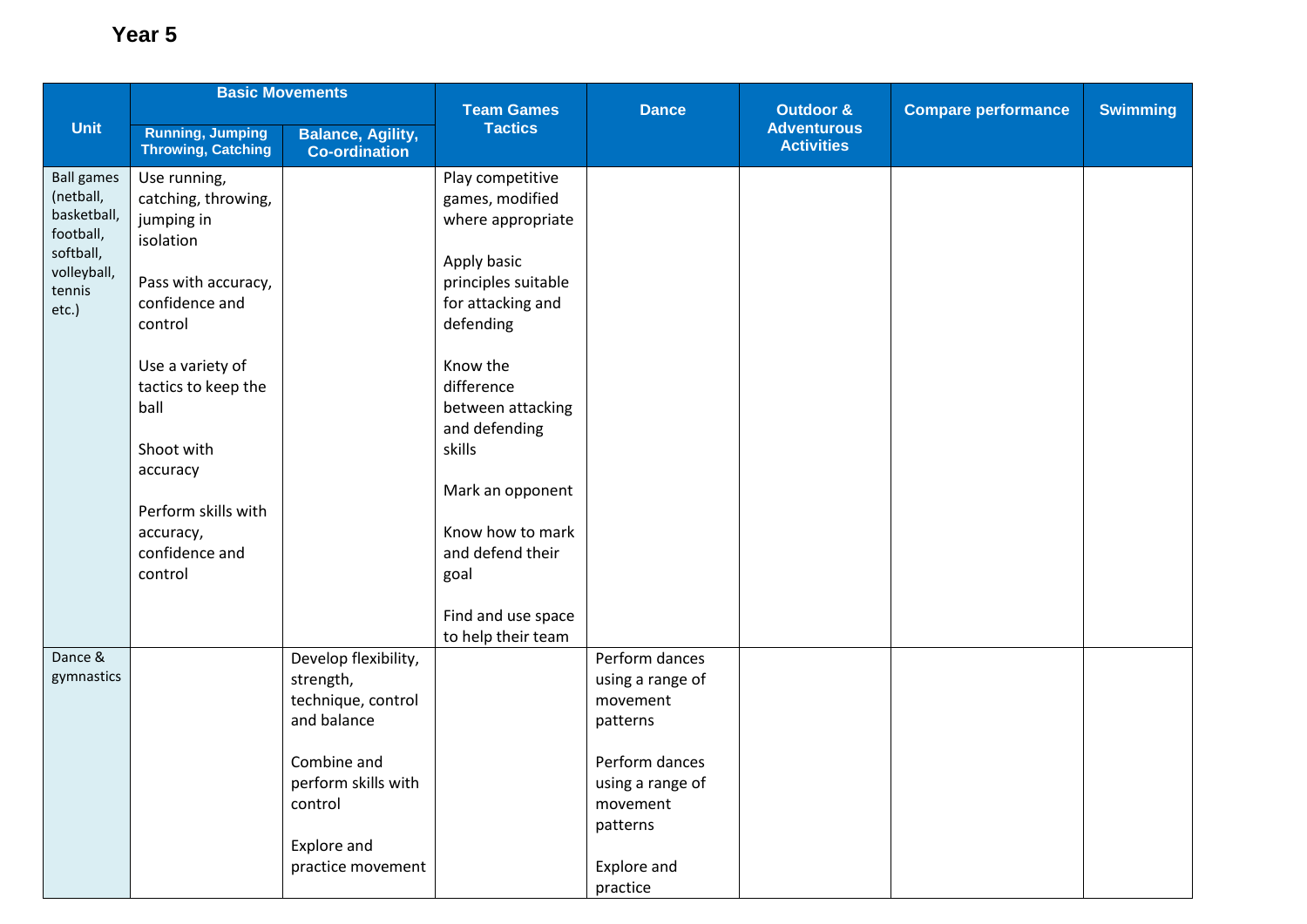|                                |                                                                 | ideas inspired by a<br>stimulus<br>Explore, improvise<br>and combine<br>movement ideas<br>fluently and<br>effectively                                                                                         |                                                                                                                                  | movement ideas<br>inspired by a<br>stimulus<br>Perform<br>movements<br>accurately with a<br>sense of rhythm<br>Perform<br>combinations of<br>actions and<br>movements that<br>show clear<br>differences<br>between levels,<br>speeds and<br>direction |                                                                                                             |                                                                                                                                                                                                                                                                                                                                                                                                               |  |
|--------------------------------|-----------------------------------------------------------------|---------------------------------------------------------------------------------------------------------------------------------------------------------------------------------------------------------------|----------------------------------------------------------------------------------------------------------------------------------|-------------------------------------------------------------------------------------------------------------------------------------------------------------------------------------------------------------------------------------------------------|-------------------------------------------------------------------------------------------------------------|---------------------------------------------------------------------------------------------------------------------------------------------------------------------------------------------------------------------------------------------------------------------------------------------------------------------------------------------------------------------------------------------------------------|--|
| Across a<br>range of<br>sports | Use running,<br>catching, throwing,<br>jumping in<br>isolation. | Develop flexibility,<br>strength,<br>technique, control<br>and balance<br>Combine and<br>perform skills with<br>control<br>Explore, improvise<br>and combine<br>movement ideas<br>fluently and<br>effectively | Play competitive<br>games, modified<br>where appropriate<br>Apply basic<br>principles suitable<br>for attacking and<br>defending |                                                                                                                                                                                                                                                       | Take part in<br>outdoor or<br>adventurous<br>activity challenges<br>both individually<br>and within a team. | Compare own<br>performance/s with<br>previous ones and<br>demonstrate<br>improvement to achieve<br>their personal best (link<br>to maths/literacy).<br>Understand the<br>importance of being<br>physically fit<br>Understand how physical<br>activity can contribute to<br>a healthy lifestyle<br>Explain how their bodies<br>react and feel when they<br>play different games and<br>take on different roles |  |

| <b>Step</b><br>. |  |
|------------------|--|
|------------------|--|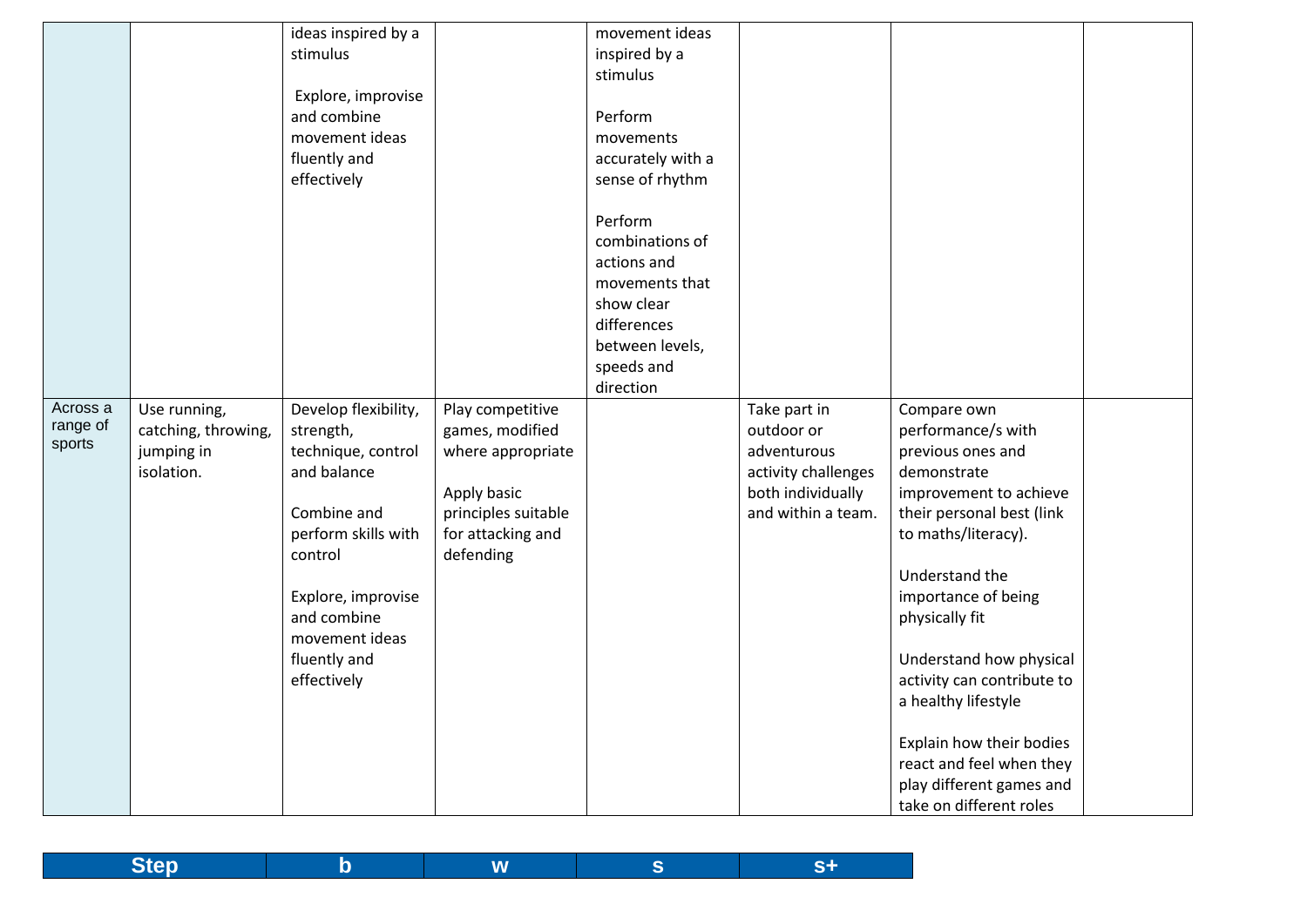| No. of statements | <8 | -15<br>a_ | 16-21 | 24<br>P |
|-------------------|----|-----------|-------|---------|
| required          |    |           |       |         |

|                          |                                                      | <b>Basic Movements</b>                           | <b>Team Games</b>                      | <b>Dance</b> | <b>Outdoor &amp;</b>                    | <b>Compare</b> | <b>Swimming</b> |
|--------------------------|------------------------------------------------------|--------------------------------------------------|----------------------------------------|--------------|-----------------------------------------|----------------|-----------------|
| <b>Unit</b>              | <b>Running, Jumping</b><br><b>Throwing, Catching</b> | <b>Balance, Agility,</b><br><b>Co-ordination</b> | <b>Tactics</b>                         |              | <b>Adventurous</b><br><b>Activities</b> | performance    |                 |
| <b>Ball games</b>        | Use running,                                         |                                                  | Play competitive                       |              |                                         |                |                 |
| (netball,                | catching, throwing,                                  |                                                  | games, modified                        |              |                                         |                |                 |
| basketball,<br>football, | jumping in<br>isolation                              |                                                  | where appropriate                      |              |                                         |                |                 |
| softball,                |                                                      |                                                  | Apply basic                            |              |                                         |                |                 |
| volleyball,<br>tennis    | Can intercept the                                    |                                                  | principles suitable                    |              |                                         |                |                 |
| etc.)                    | ball to win                                          |                                                  | for attacking and                      |              |                                         |                |                 |
|                          | possession back                                      |                                                  | defending                              |              |                                         |                |                 |
|                          | Develop control                                      |                                                  | Choose when to                         |              |                                         |                |                 |
|                          | whilst performing                                    |                                                  | pass so that they                      |              |                                         |                |                 |
|                          | skills at speed                                      |                                                  | keep possession                        |              |                                         |                |                 |
|                          |                                                      |                                                  | and make progress                      |              |                                         |                |                 |
|                          | Understand,                                          |                                                  | towards the goal                       |              |                                         |                |                 |
|                          | choose and apply a                                   |                                                  |                                        |              |                                         |                |                 |
|                          | range of tactics                                     |                                                  | Understand,                            |              |                                         |                |                 |
|                          | and strategies in<br>attack                          |                                                  | choose and apply a<br>range of tactics |              |                                         |                |                 |
|                          |                                                      |                                                  | and strategies in                      |              |                                         |                |                 |
|                          | Combine and                                          |                                                  | attack                                 |              |                                         |                |                 |
|                          | perform skills with                                  |                                                  |                                        |              |                                         |                |                 |
|                          | control, adapting                                    |                                                  | Knows how to                           |              |                                         |                |                 |
|                          | them to meet the                                     |                                                  | mark a player and                      |              |                                         |                |                 |
|                          | needs of the                                         |                                                  | use space                              |              |                                         |                |                 |
|                          | situation                                            |                                                  | Understand,                            |              |                                         |                |                 |
|                          |                                                      |                                                  | choose and apply a                     |              |                                         |                |                 |
|                          |                                                      |                                                  | range of tactics                       |              |                                         |                |                 |
|                          |                                                      |                                                  | and strategies in                      |              |                                         |                |                 |
|                          |                                                      |                                                  | defence                                |              |                                         |                |                 |
|                          |                                                      |                                                  | Use attacking and                      |              |                                         |                |                 |
|                          |                                                      |                                                  | defending skills                       |              |                                         |                |                 |